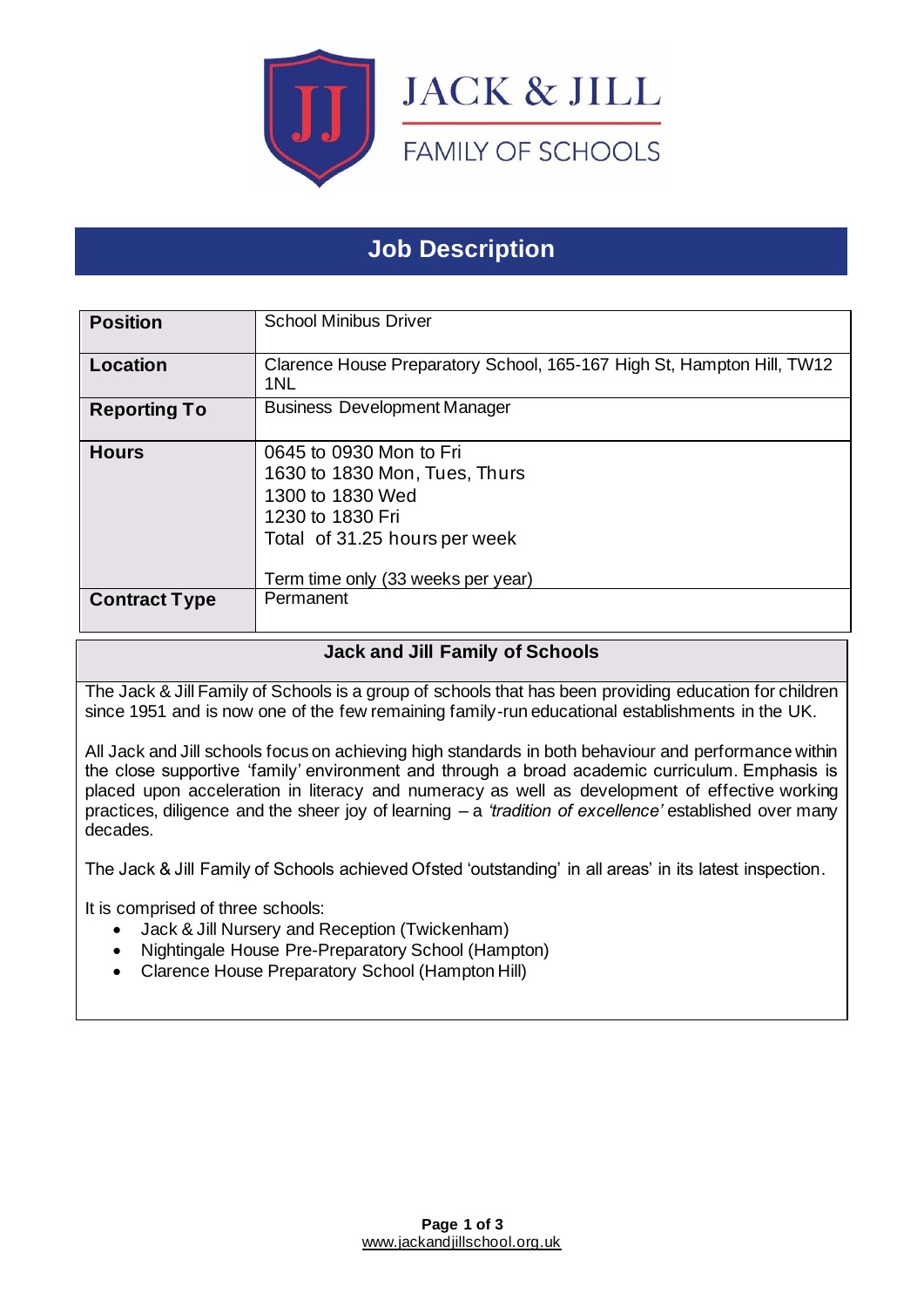## **Safeguarding**

The Jack & Jill Family of Schools is committed to safeguarding and promoting the welfare of all stakeholders. To meet this responsibility, we follow a rigorous selection process. All successful candidates will be subject to an enhanced Disclosure and Barring Service check.

#### **Structure Chart**

Business Development Manager

! School Minibus Driver

#### **Purpose of Role**

To drive the school minibus in a safe and competent manner transporting pupils on determined routes.

#### *Job Content*

*This job description may be amended at any time following discussion between the line manager and the member of staff to meet the requirements of the Family of Schools*

To be part of a small team of minibus drivers for the School. To safely operate the School's bus routes, collecting pupils from given pick-up points along a determined route and delivering them to school (mornings) and collecting them from school and dropping them back at the given points (afternoons).

### Key Responsibilities

- To operate the School Minibus route as specified ensuring that pupils are collected from prescribed stops on time (allowing for changes in traffic conditions) and delivered to the School in the mornings and then reversing that process in the afternoons.
- To ensure that the minibus is kept clean and in good condition, including, but not restricted to:
	- Ensuring signs inside the bus are properly attached and in good condition
	- Daily visual inspection/checking of tyres, lights, oil, water, fuel
	- Ensuring that any additional work required is communicated immediately to the School.
- To adhere to all school policies including Health and Safety guidelines for minibus drivers.
- To abide by the law and ensure the safety of your passengers is paramount.
- All School minibus drivers are accompanied by a minibus assistant who at all times who will be responsible for liaising directly with parents. However, on occasion, the successful candidate may be required to interact with key stakeholders of the school.
- The successful candidate will, by virtue of the role, be representing the School within the local community and therefore is expected to conform to the core values and principles of the School. It is an expectation of the role that this person will possess